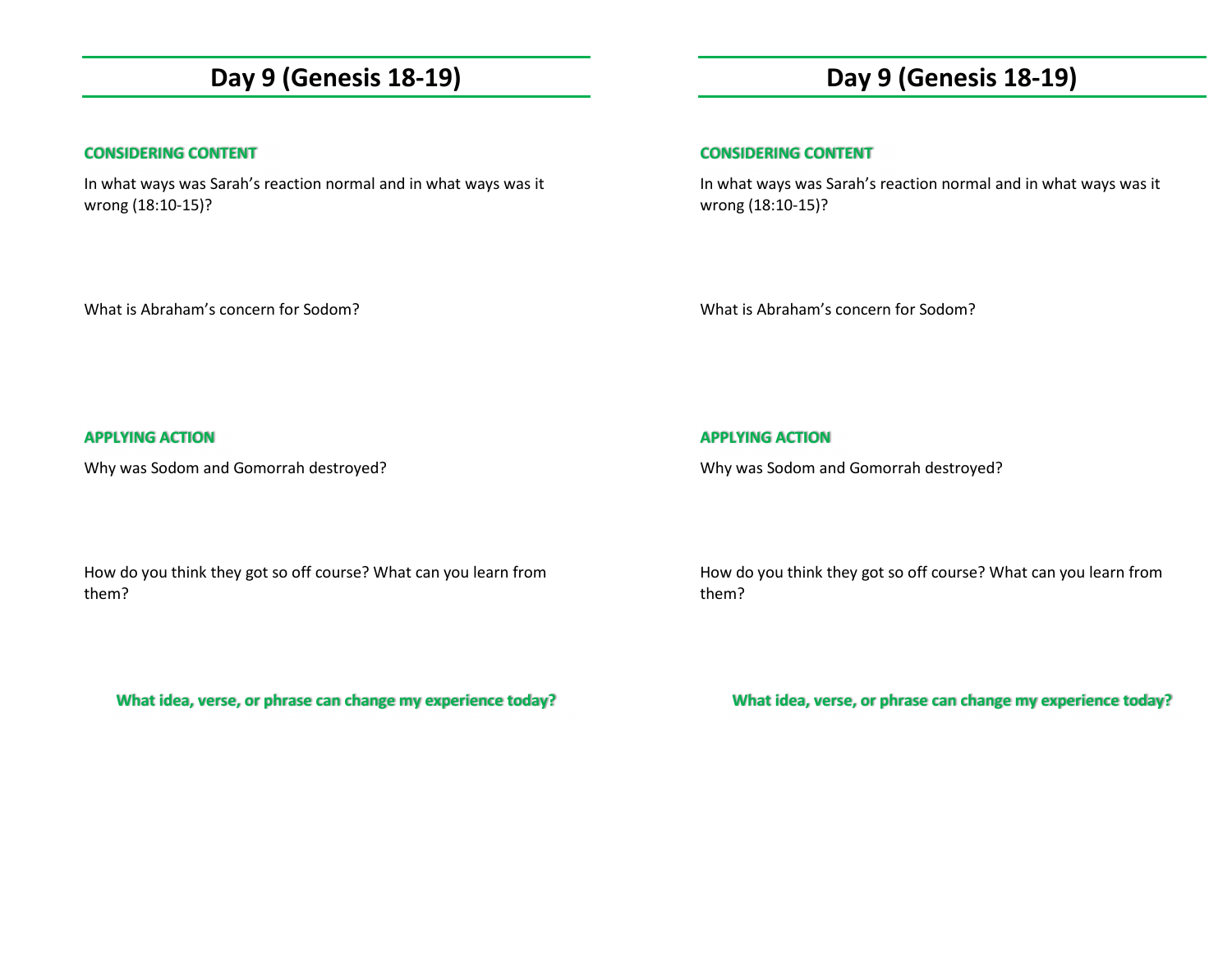## **Day 10 (Genesis 20-21)**

### **CONSIDERING CONTENT**

Why do you think this story is here? What insight does it give us?

What is the sin(s) of Abraham?

Why do you think that Sarah would want Hagar and Ishmael to be sent away?

How does God provide for Hagar, although she is outside of God's covenant promise?

## **APPLYING ACTION**

Who in your life is, or has been an "Abimelech" – one who bravely sets you straight?

Where might God be calling you to be an "Abimelech" for someone else?

**What idea, verse, or phrase can change my experience today?** 

# **Day 10 (Genesis 20-21)**

## **CONSIDERING CONTENT**

Why do you think this story is here? What insight does it give us?

What is the sin(s) of Abraham?

Why do you think that Sarah would want Hagar and Ishmael to be sent away?

How does God provide for Hagar, although she is outside of God's covenant promise?

## **APPLYING ACTION**

Who in your life is, or has been an "Abimelech" – one who bravely sets you straight?

Where might God be calling you to be an "Abimelech" for someone else?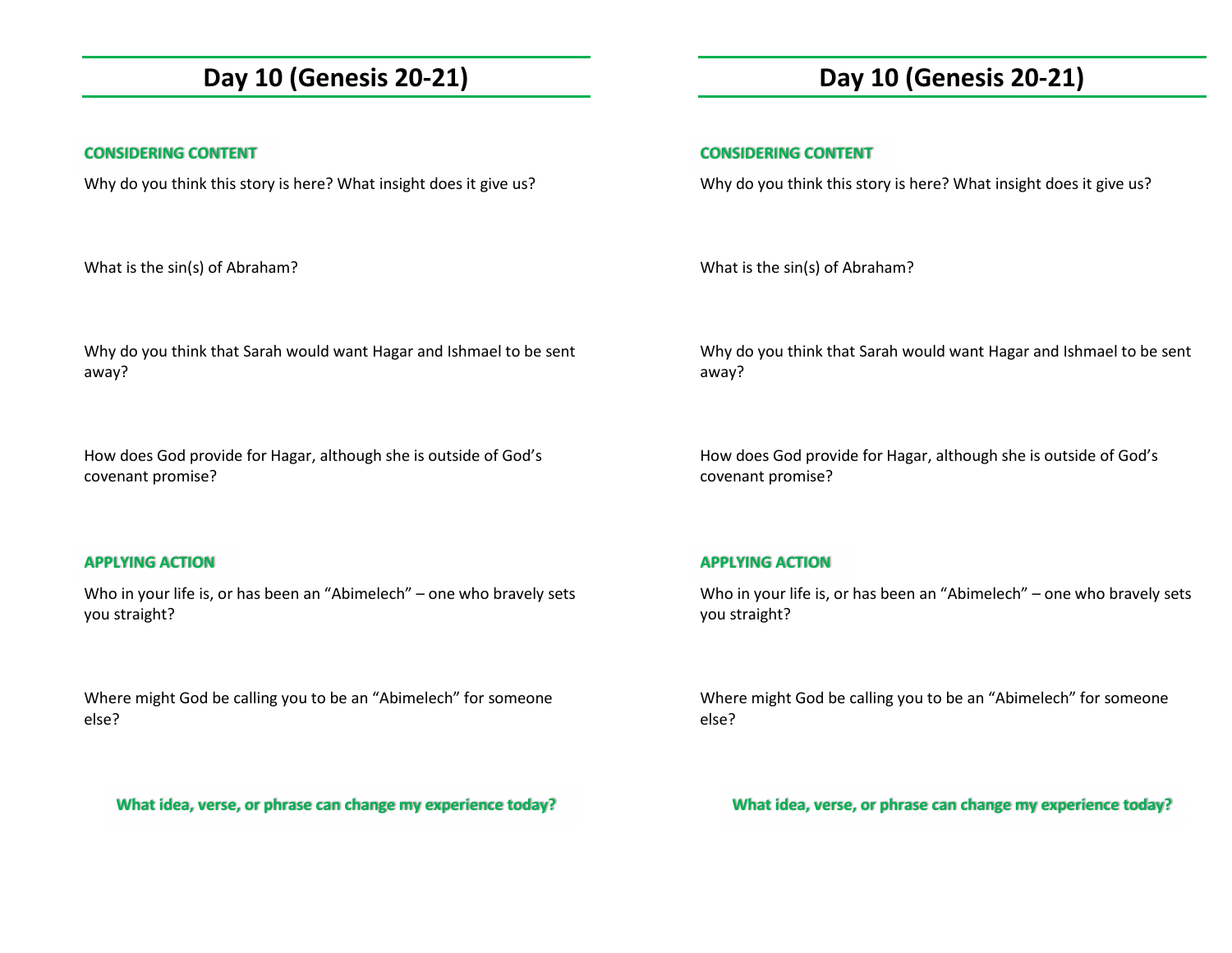## **Day 11 (Genesis 22-23)**

### **CONSIDERING CONTENT**

This well-known story of Abraham being tested…Why does God put Abraham through this?

# **Day 11 (Genesis 22-23)**

### **CONSIDERING CONTENT**

This well-known story of Abraham being tested…Why does God put Abraham through this?

What about Isaac? What he saw and experienced had to have an effect on him? What would Isaac learn through this?

What about Isaac? What he saw and experienced had to have an effect on him? What would Isaac learn through this?

#### **APPLYING ACTION**

What do you think was said about Sarah at her death (at her funeral)? What will be her legacy?

#### **APPLYING ACTION**

What do you think was said about Sarah at her death (at her funeral)? What will be her legacy?

**What idea, verse, or phrase can change my experience today?**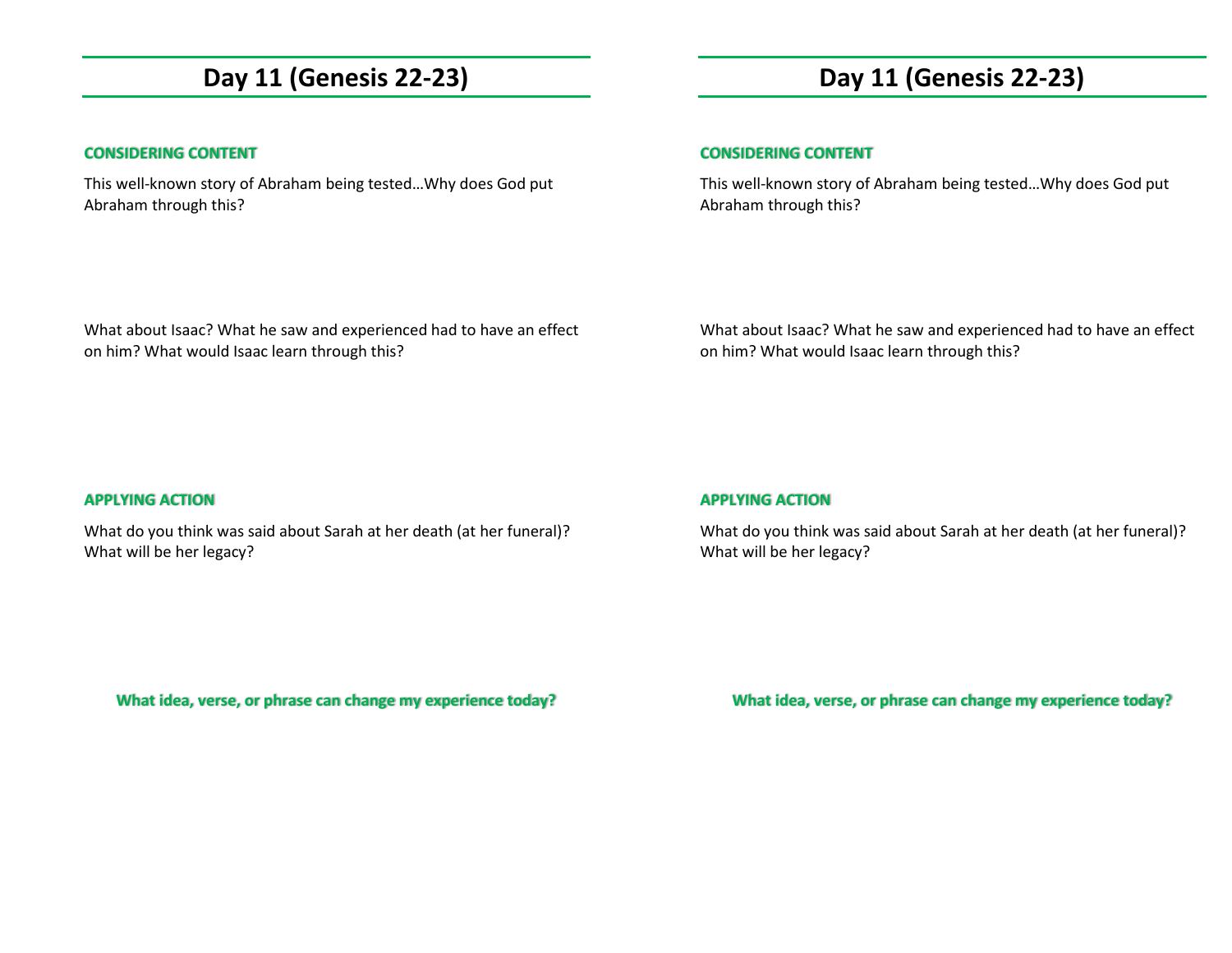## **Day 12 (Genesis 24)**

## **CONSIDERING CONTENT**

What do you make of the role each plays in the fulfillment of Abraham's wish (and God's plan)

1. the chief steward?

2. Rebecca?

3. Laban and Bethuel?

What do you find most compelling about the steward: his earnest piety? Transparent faith? Practical methods? Devotion to his master? Firm resolve?

What qualities do you see about Rebecca that you like?

# **Day 12 (Genesis 24)**

## **CONSIDERING CONTENT**

What do you make of the role each plays in the fulfillment of Abraham's wish (and God's plan)

- 1. the chief steward?
- 2. Rebecca?
- 3. Laban and Bethuel?

What do you find most compelling about the steward: his earnest piety? Transparent faith? Practical methods? Devotion to his master? Firm resolve?

What qualities do you see about Rebecca that you like?

### **APPLYING ACTION**

What do we learn here about God and our lives? To what extent do we involve God in the decisions we have to make?

## **APPLYING ACTION**

What do we learn here about God and our lives? To what extent do we involve God in the decisions we have to make?

**What idea, verse, or phrase can change my experience today?**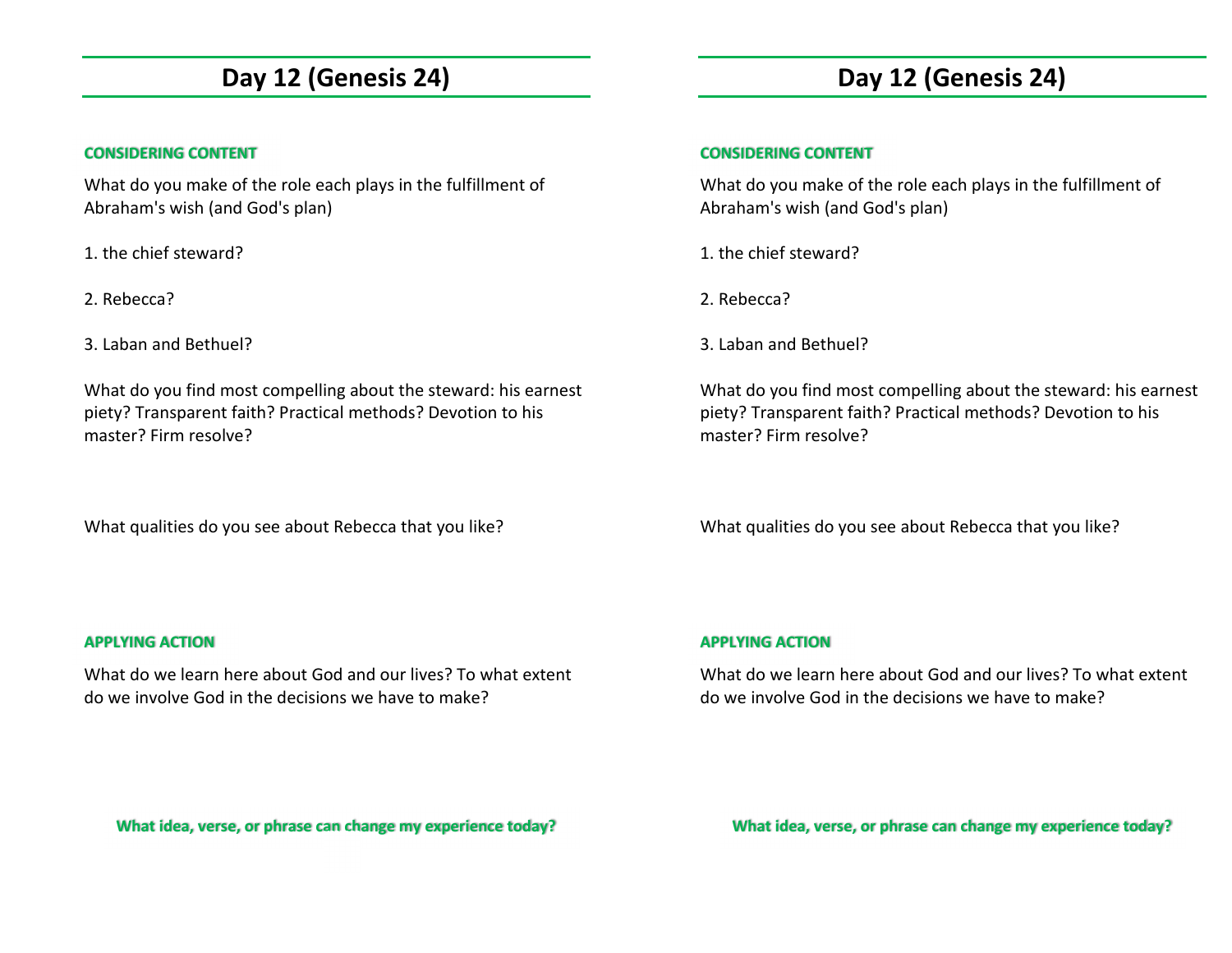## **Day 13 (Genesis 25-26:33)**

## **CONSIDERING CONTENT**

How were Jacob and Esau different? How did Jacob use those differences against Esau?

Chapter 26: What does Isaac do to show his faith/trust in God?

**Day 13 (Genesis 25-26:33)** 

### **CONSIDERING CONTENT**

How were Jacob and Esau different? How did Jacob use those differences against Esau?

Chapter 26: What does Isaac do to show his faith/trust in God?

What does Isaac do to show his lack of faith in God?

What does Isaac do to show his lack of faith in God?

How does Isaac act like Abraham? Why do you account for them being similar in their sin?

### **APPLYING ACTION**

What sins have been generational in your life? Is there something you are passing along to your children?

How does Isaac act like Abraham? Why do you account for them being similar in their sin?

### **APPLYING ACTION**

What sins have been generational in your life? Is there something you are passing along to your children?

**What idea, verse, or phrase can change my experience today?**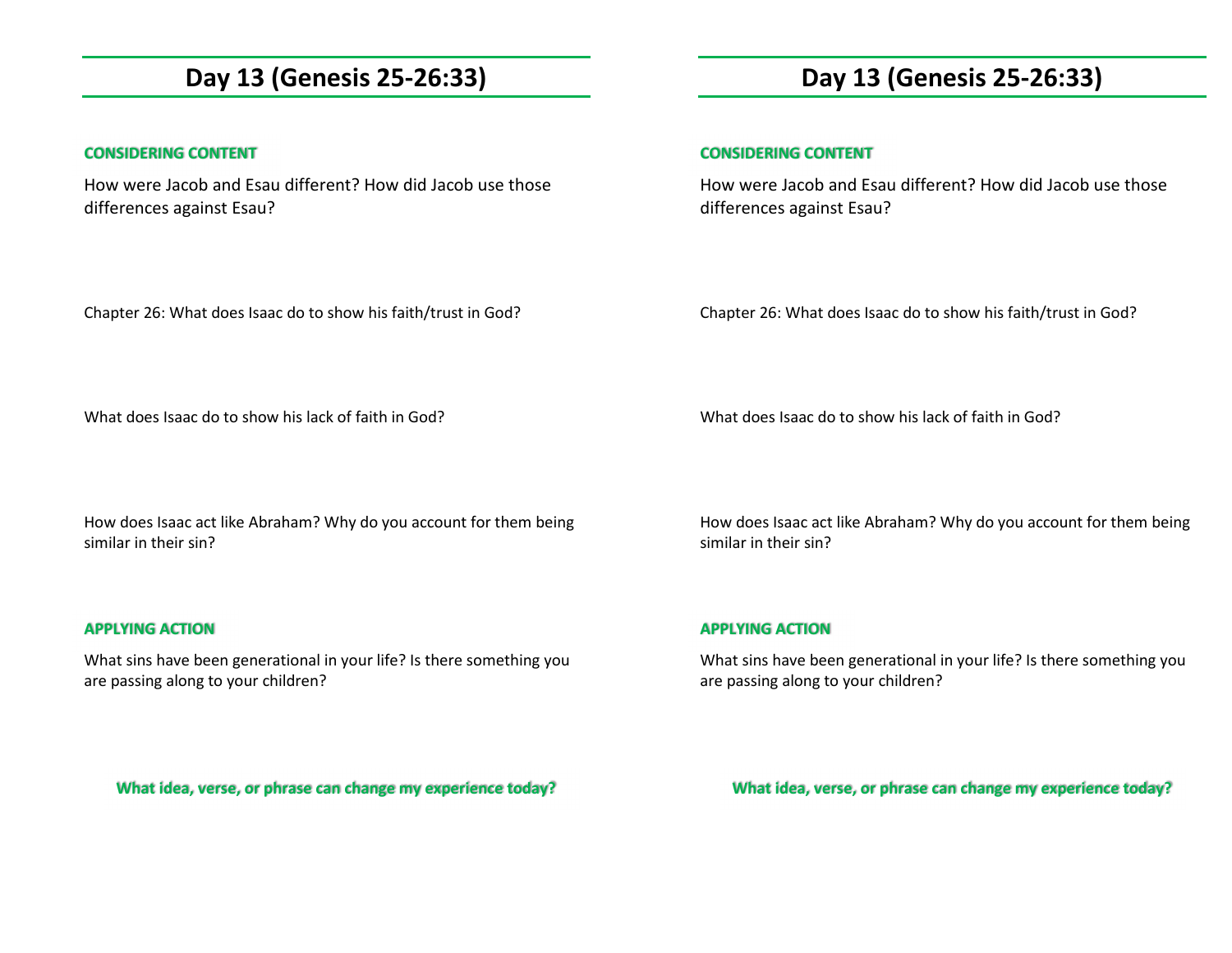## **Day 14 (Genesis 26:34-28)**

#### **CONSIDERING CONTENT**

What do we learn about Jacob's true character? What does this reveal about his trust in or his relationship with God at this point?

## **Day 14 (Genesis 26:34-28)**

#### **CONSIDERING CONTENT**

What do we learn about Jacob's true character? What does this reveal about his trust in or his relationship with God at this point?

What member of the family was most wrong here in chapter 27? Why?

What member of the family was most wrong here in chapter 27? Why?

What is the fall out from Jacob receiving the blessing?

What is the fall out from Jacob receiving the blessing?

### **APPLYING ACTION**

How does Jacob respond to the dream he has at Bethel? What can you learn about responding to God when he provides for you?

## **APPLYING ACTION**

How does Jacob respond to the dream he has at Bethel? What can you learn about responding to God when he provides for you?

**What idea, verse, or phrase can change my experience today?**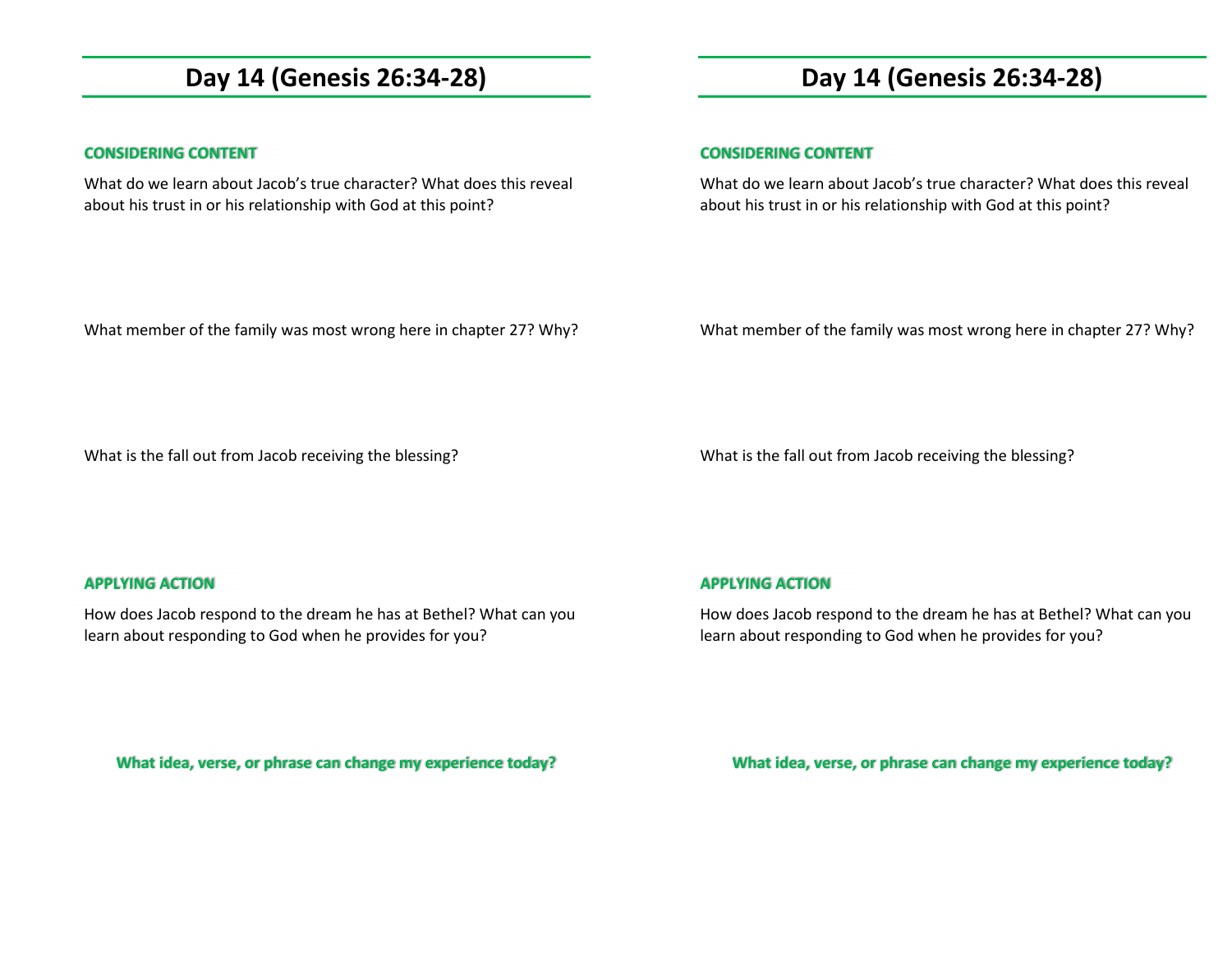## **Day 15 (Genesis 29-30)**

### **CONSIDERING CONTENT**

Compare Gen 24:10-32 with this passage. How do you account for the similarities in how Isaac and Jacob met their respective mates: Providence? Like father like son? Something else?

What do you learn about Jacob, Leah, and Rachel in chapter 29?

Jacob:

Leah:

Rachel:

What seems to be the main problem in this mixed-up, messed up family?

#### **APPLYING ACTION**

How does sin affect not just one but the whole family? Pray for your family in closing and that they would obey God and it would be passed on from generation to generation.

**What idea, verse, or phrase can change my experience today?** 

# **Day 15 (Genesis 29-30)**

#### **CONSIDERING CONTENT**

Compare Gen 24:10-32 with this passage. How do you account for the similarities in how Isaac and Jacob met their respective mates: Providence? Like father like son? Something else?

What do you learn about Jacob, Leah, and Rachel in chapter 29?

Jacob:

Leah:

Rachel:

What seems to be the main problem in this mixed-up, messed up family?

**APPLYING ACTION** 

How does sin affect not just one but the whole family? Pray for your family in closing and that they would obey God and it would be passed on from generation to generation.